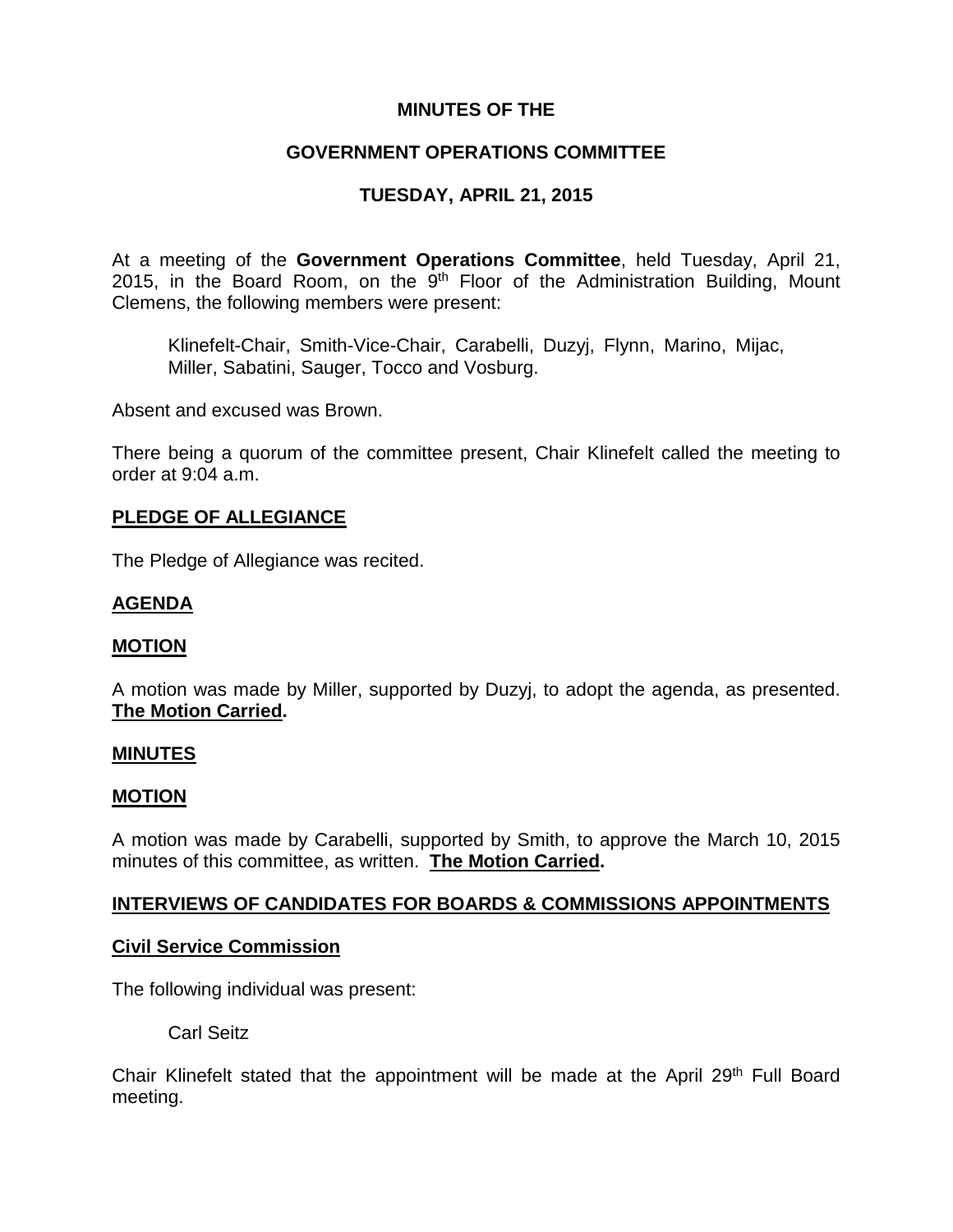## **Solid Waste Planning Committee**

The following individuals were present:

Patrick Greve Charles Rizzo Frederick Thompson Terry Gibb Anne Vaara Marvin Sauger Amy Mangus Thomas Morley Laura Pobanz

The following individuals were unable to attend:

Sanford Rosen Robert Taylor Ron Trombly Keith Miller Chris Dilbert

Chair Klinefelt stated that the appointments will be made at the April 29<sup>th</sup> Full Board meeting.

## **MACOMB COUNTY ETHICS BOARD 2014 ANNUAL REPORT**

Dr. Donald Amboyer, Chair of the Ethics Board, provided an overview of the report, noting that their future focus will be on educating employees about the provisions of the Ethics Policy.

The following commissioner spoke: Marino.

### **MOTION**

A motion was made by Carabelli, supported by Tocco, to receive and file the Annual Report. **The Motion Carried.**

## **PRESENTATION ON PROPOSAL 1 – ROAD FUNDING (FOR MAY 5, 2015 ELECTION)**

Eric Lupher, President of the Citizens Research Council, provided an overview.

The following commissioner spoke: Vosburg.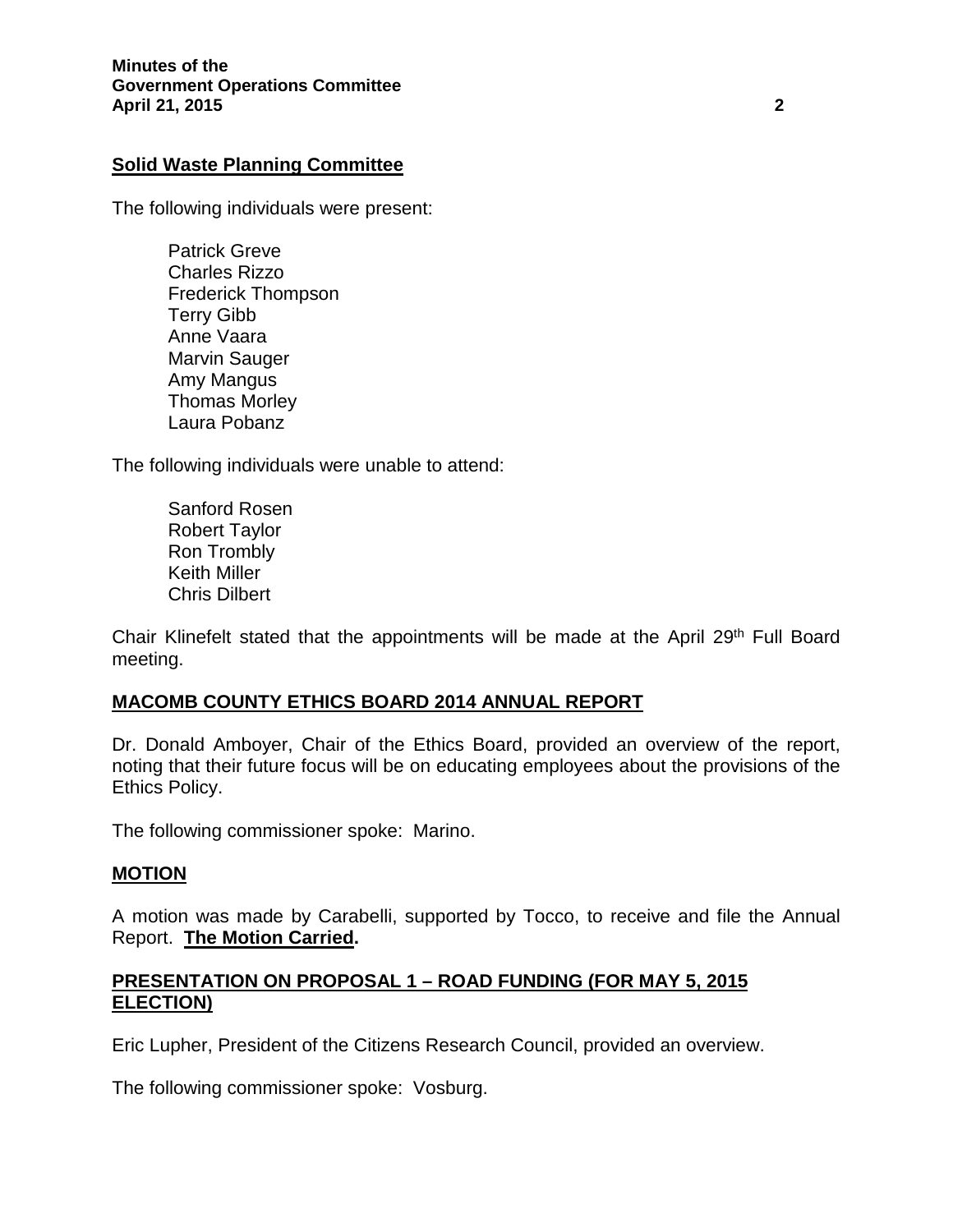### **MOTION**

A motion was made by Tocco, supported by Marino, to waive the rules and allow public to ask questions. **The Motion Carried.**

Erica Stahl, a citizen reporter for St. Clair Shores, asked questions of Mr. Lupher.

The following commissioners spoke: Klinefelt and Marino.

#### **ADOPT PROCLAMATION COMMENDING HONORABLE CHIEF JUDGE JOHN C. FOSTER FOR 24 YEARS OF PUBLIC JUDICIAL SERVICE IN MACOMB COUNTY (OFFERED BY BOARD CHAIR ON BEHALF OF BOARD)**

### **COMMITTEE RECOMMENDATION – MOTION**

A motion was made by Marino, supported by Carabelli, to recommend that the Board of Commissioners adopt a proclamation commending Honorable Chief Judge John C. Foster for 24 years of public judicial service in Macomb County. **THE MOTION CARRIED.**

### **EXECUTIVE SESSION TO DISCUSS PENDING LITIGATION**

### **MOTION**

A motion was made by Tocco, supported by Vosburg, to enter into Executive Session for the purpose of discussing pending litigation.

A roll call vote was taken as follows:

Voting Yes were Carabelli, Duzyj, Flynn, Klinefelt, Marino, Mijac, Miller, Sabatini, Sauger, Smith, Tocco and Vosburg. There were 12 "Yes" votes.

### **The Motion Carried.**

In accordance with the motion, committee entered Executive Session at 9:52 a.m., with it concluding at 10 a.m.

### **NEW BUSINESS**

Commissioner Carabelli noted that he will be attending a Macomb Orchard Trail meeting on Thursday and requested approved excused absences from the Finance and Full Board meetings.